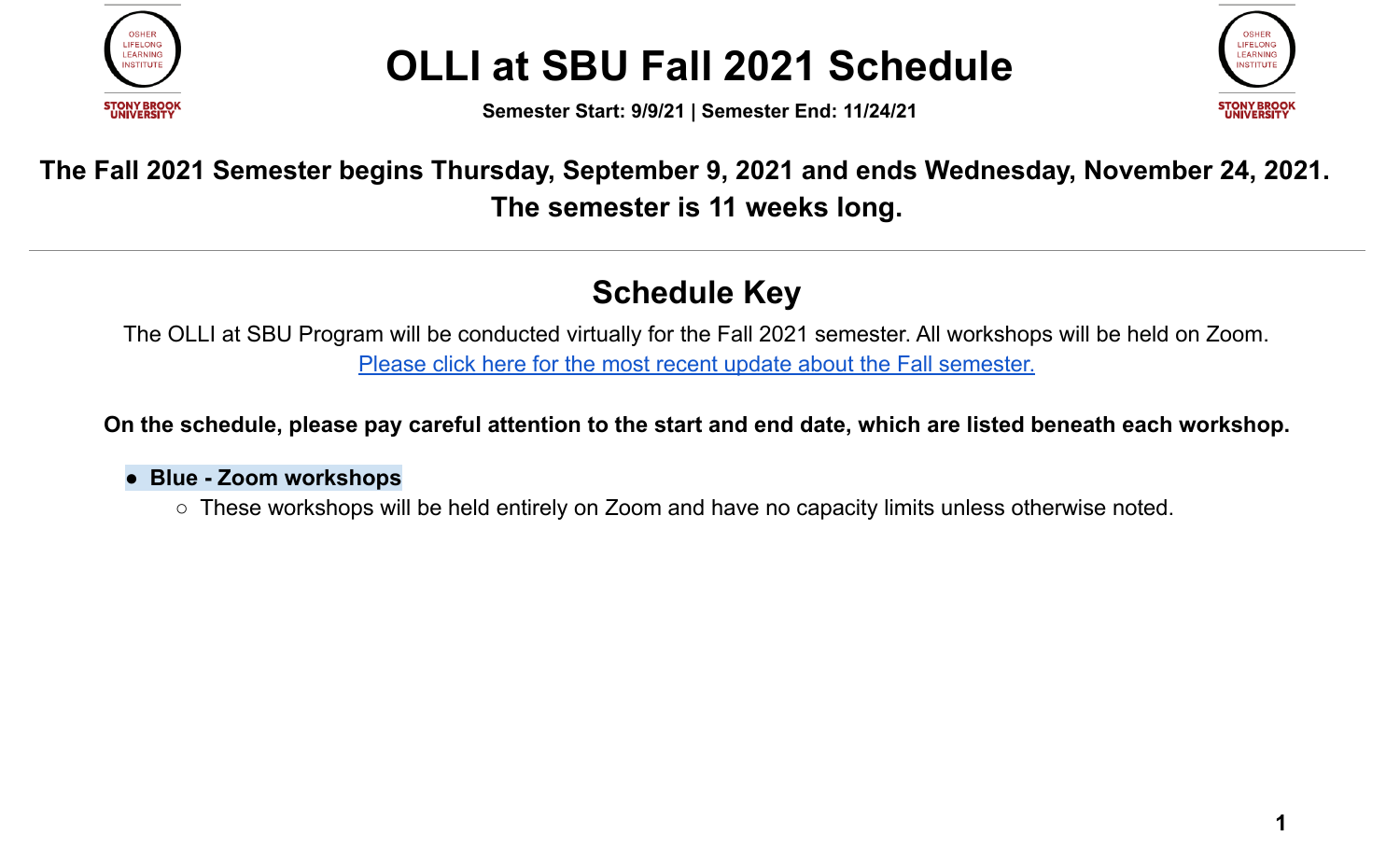

**Semester Start: 9/9/21 | Semester End: 11/24/21**



#### **Table of Contents**

**[Monday 3](#page-2-0) [Tuesday 4](#page-3-0) [Wednesday 5](#page-4-0) [Thursday 6](#page-5-0) [Friday](#page-6-0) 7**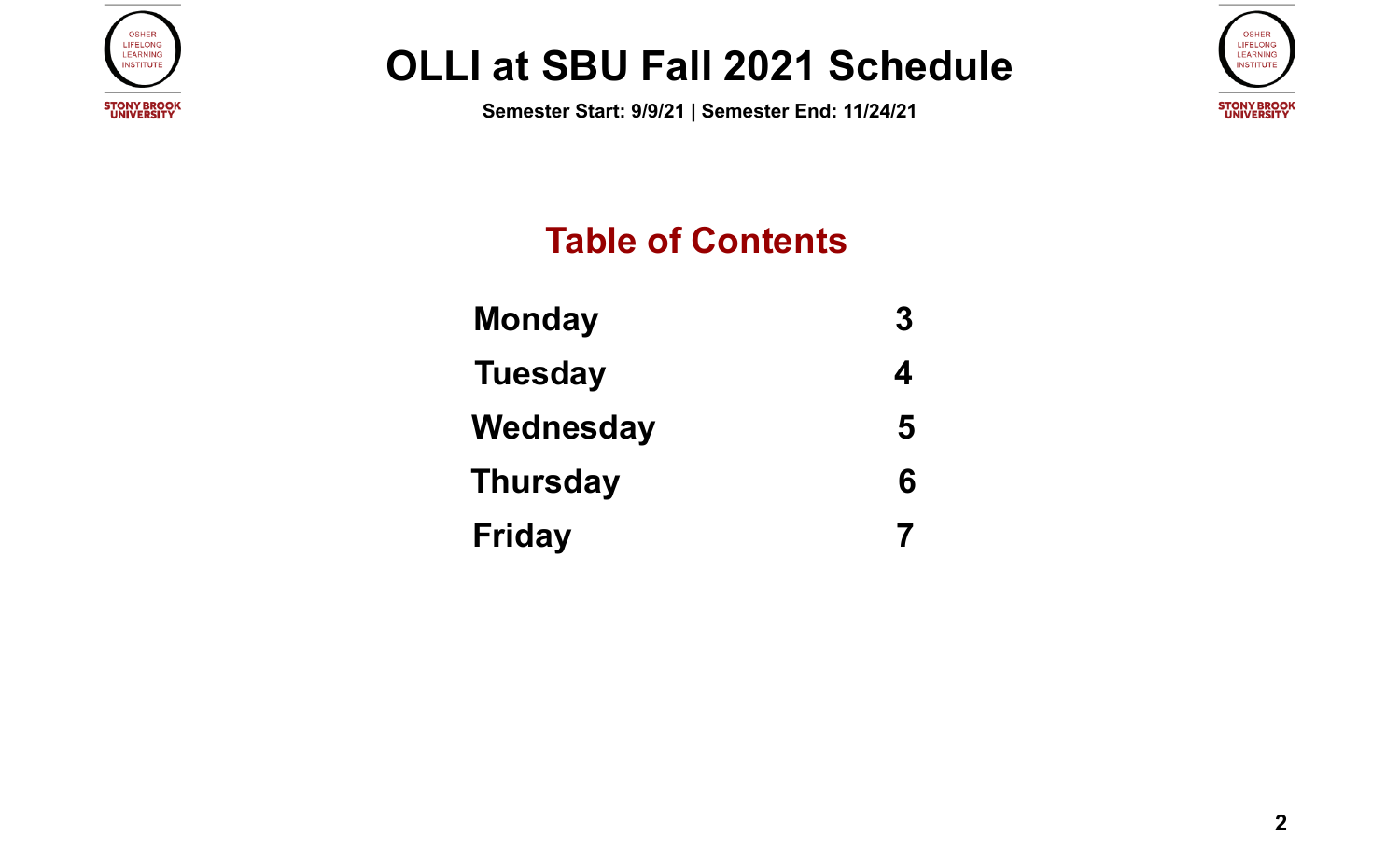



<span id="page-2-0"></span>

|                  |                                                                                                                                                                                  | <b>MONDAY</b>                                                                                                                                                   |                                                                                                                                                     |                                                                                                                                                 |
|------------------|----------------------------------------------------------------------------------------------------------------------------------------------------------------------------------|-----------------------------------------------------------------------------------------------------------------------------------------------------------------|-----------------------------------------------------------------------------------------------------------------------------------------------------|-------------------------------------------------------------------------------------------------------------------------------------------------|
| 8:30 - 9:45 AM   | <b>Nature Photography: Gems of Long</b><br><b>Island Nature Preserves</b><br>Susan & Robert Steinmann<br>Format: Zoom<br>Dates: 9/13/21 - 11/22/21<br><b>Number of Weeks: 11</b> |                                                                                                                                                                 |                                                                                                                                                     |                                                                                                                                                 |
| 10:15 - 11:30 AM | <b>Introduction to Latin</b><br><b>Thomas Hayes</b><br>Format: Zoom<br>Dates: 9/13/21 - 11/22/21<br><b>Number of Weeks: 11</b>                                                   | <b>A Celebration of Rock and Soul</b><br><b>Music</b><br><b>Bob Hayes</b><br>Format: Zoom<br>Dates: 9/13/21 - 11/22/21<br><b>Number of Weeks: 11</b>            | <b>Poetry Workshop</b><br>Geri Kaplan & Bob Stone<br>Format: Zoom<br>Dates: 9/13/21 - 11/22/21<br><b>Number of Weeks: 11</b>                        | <b>Digesting a Good Book</b><br>Dana Geils<br>Format: Zoom<br>Dates: 9/13/21, 10/4/21, 10/25/21 &<br>11/15/21 ONLY<br><b>Number of Weeks: 4</b> |
| 12:00 - 1:15 PM  | <b>Continuing Latin</b><br><b>Thomas Hayes</b><br><b>Format: Zoom</b><br>Dates: 9/13/21 - 11/22/21<br><b>Number of Weeks: 11</b>                                                 | * 12:00 - 1:30 PM *<br><b>Current Events</b><br>Robert Ober & Murray Rawn<br>Format: Zoom<br>Dates: 9/13/21 - 11/22/21<br><b>Number of Weeks: 11</b>            | <b>Photography Before Photoshop,</b><br>Part I<br><b>Frank De Rubeis</b><br>Format: Zoom<br>Dates: 9/13/21 - 11/22/21<br><b>Number of Weeks: 11</b> |                                                                                                                                                 |
| 1:45 - 3:00 PM   | <b>Earn a PhD in Eleven Weeks</b><br>Bruce Stasiuk & Robert Ober<br><b>Format: Zoom</b><br>Dates: 9/13/21 - 11/22/21<br><b>Number of Weeks: 11</b>                               | * Not in session 10/18 & 10/25 *<br><b>Wellness and Aging</b><br>Lou D'Onofrio<br><b>Format: Zoom</b><br>Dates: 9/13/21 - 11/22/21<br><b>Number of Weeks: 9</b> |                                                                                                                                                     |                                                                                                                                                 |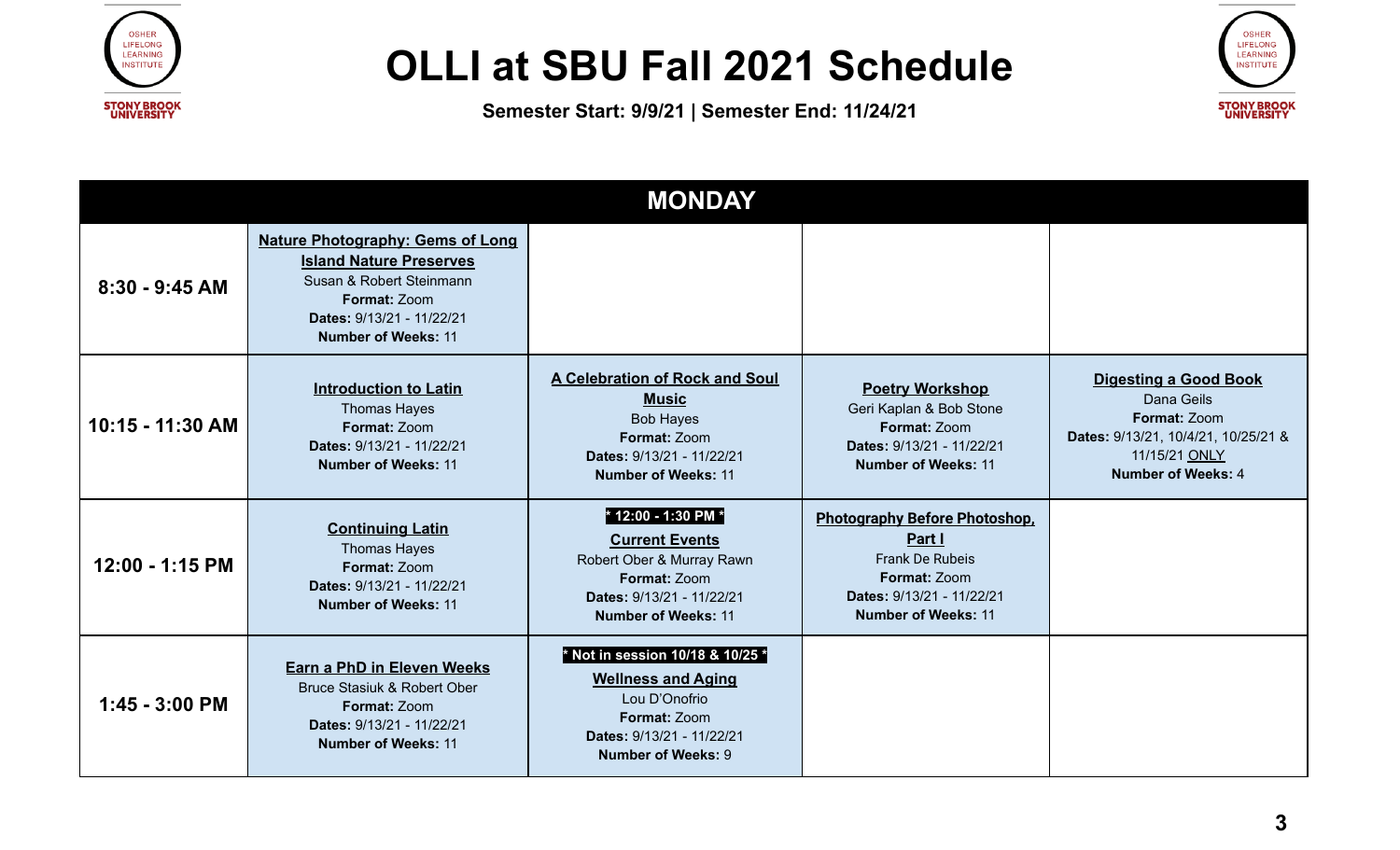



<span id="page-3-0"></span>

| <b>TUESDAY</b>   |                                                                                                                                          |                                                                                                                                 |                                                                                                                                     |                                                                                                                                       |  |  |
|------------------|------------------------------------------------------------------------------------------------------------------------------------------|---------------------------------------------------------------------------------------------------------------------------------|-------------------------------------------------------------------------------------------------------------------------------------|---------------------------------------------------------------------------------------------------------------------------------------|--|--|
| 10:15 - 11:30 AM | <b>Inside the Atom I</b><br><b>Harold Kirk</b><br>Format: Zoom<br>Dates: 9/14/21 - 11/23/21<br><b>Number of Weeks: 11</b>                | <b>Cooking Tasty Meals for One</b><br>Louise Spangle<br>Format: Zoom<br>Dates: 9/14/21 - 11/16/21<br><b>Number of Weeks: 10</b> | <b>Yoga 101</b><br>Denise Teague<br>Format: Zoom<br>Dates: 9/14/21 - 11/23/21<br><b>Number of Weeks: 11</b>                         | The National Parks of New<br><b>England</b><br>John Gobler<br>Format: Zoom<br>Dates: 9/14/21 - 11/23/21<br><b>Number of Weeks: 11</b> |  |  |
| 12:00 - 1:15 PM  | <b>Business of Sports</b><br>Jeffrey Hollander & Larry Fein<br>Format: Zoom<br>Dates: 9/14/21 - 11/23/21<br><b>Number of Weeks: 11</b>   | <b>Political Philosophy</b><br><b>David Tarbell</b><br>Format: Zoom<br>Dates: 9/14/21 - 11/23/21<br><b>Number of Weeks: 11</b>  | <b>Physics of the Very Small</b><br><b>Arthur Forman</b><br>Format: Zoom<br>Dates: 9/14/21 - 11/23/21<br><b>Number of Weeks: 11</b> | <b>American Plays</b><br>Irma & Sol Gurman<br>Format: Zoom<br>Dates: 9/14/21 - 11/23/21<br><b>Number of Weeks: 11</b>                 |  |  |
| $1:45 - 3:00$ PM | The World of Leonard Bernstein<br>Irma & Sol Gurman<br>Format: Zoom<br>Dates: 9/14/21 - 11/23/21<br><b>Number of Weeks: 11</b>           |                                                                                                                                 |                                                                                                                                     |                                                                                                                                       |  |  |
| $3:30 - 4:45$ PM | <b>Indigenous Voices in Film and Print</b><br>Susan Steinmann<br>Format: Zoom<br>Dates: 9/14/21 - 11/23/21<br><b>Number of Weeks: 11</b> |                                                                                                                                 |                                                                                                                                     |                                                                                                                                       |  |  |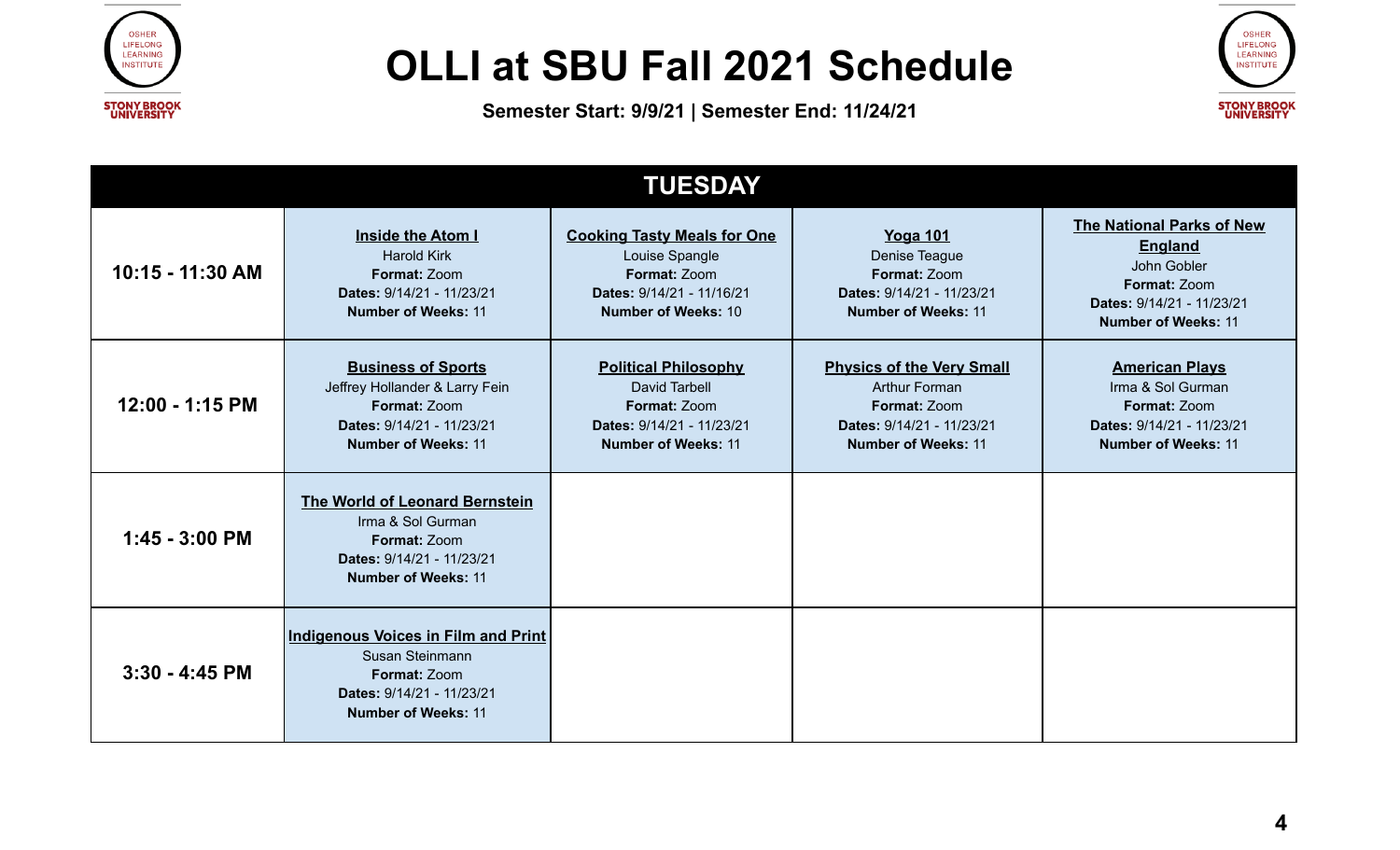



<span id="page-4-0"></span>

| <b>WEDNESDAY</b> |                                                                                                                                                                                                          |                                                                                                                                                                                        |                                                                                                                                                                        |  |  |  |
|------------------|----------------------------------------------------------------------------------------------------------------------------------------------------------------------------------------------------------|----------------------------------------------------------------------------------------------------------------------------------------------------------------------------------------|------------------------------------------------------------------------------------------------------------------------------------------------------------------------|--|--|--|
| 10:15 - 11:30 AM | <b>The Science Behind the Headlines:</b><br><b>Climate Change and Other Issues</b><br>Gene Sprouse & Peter Bond<br><b>Format: Zoom</b><br>Dates: 9/15/21 - 11/17/21<br><b>Number of Weeks: 10</b>        | <b>The Mystery Novel as Literature:</b><br><b>Some New Voices</b><br>Tasha Greenberg & Diane Fischer<br><b>Format: Zoom</b><br>Dates: 9/15/21 - 11/24/21<br><b>Number of Weeks: 11</b> |                                                                                                                                                                        |  |  |  |
| 12:00 - 1:15 PM  | <b>Classical Music: Themes and</b><br><b>Variations VI</b><br>David Bouchier<br><b>Format: Zoom</b><br>Dates: 9/15/21 - 11/24/21<br><b>Number of Weeks: 11</b>                                           | * 12:00 - 3:00 PM *<br><b>Watercolor Studio</b><br>Bob Stone & Dorothy Sterrett                                                                                                        |                                                                                                                                                                        |  |  |  |
| $1:45 - 3:00$ PM | <b>How NYC's Iconic Sitcoms</b><br><b>Portrayed Our Lives for Half a</b><br><b>Century</b><br>Diane & Jeffrey Hollander<br><b>Format: Zoom</b><br>Dates: 9/22/21 - 11/10/21<br><b>Number of Weeks: 8</b> | Format: Zoom<br>Dates: 9/15/21 - 11/24/21<br><b>Number of Weeks: 11</b>                                                                                                                | <b>The Philosophical Fiction of</b><br><b>Charles Johnson</b><br><b>Richard Hart</b><br><b>Format: Zoom</b><br>Dates: 9/22/21 - 11/24/21<br><b>Number of Weeks: 10</b> |  |  |  |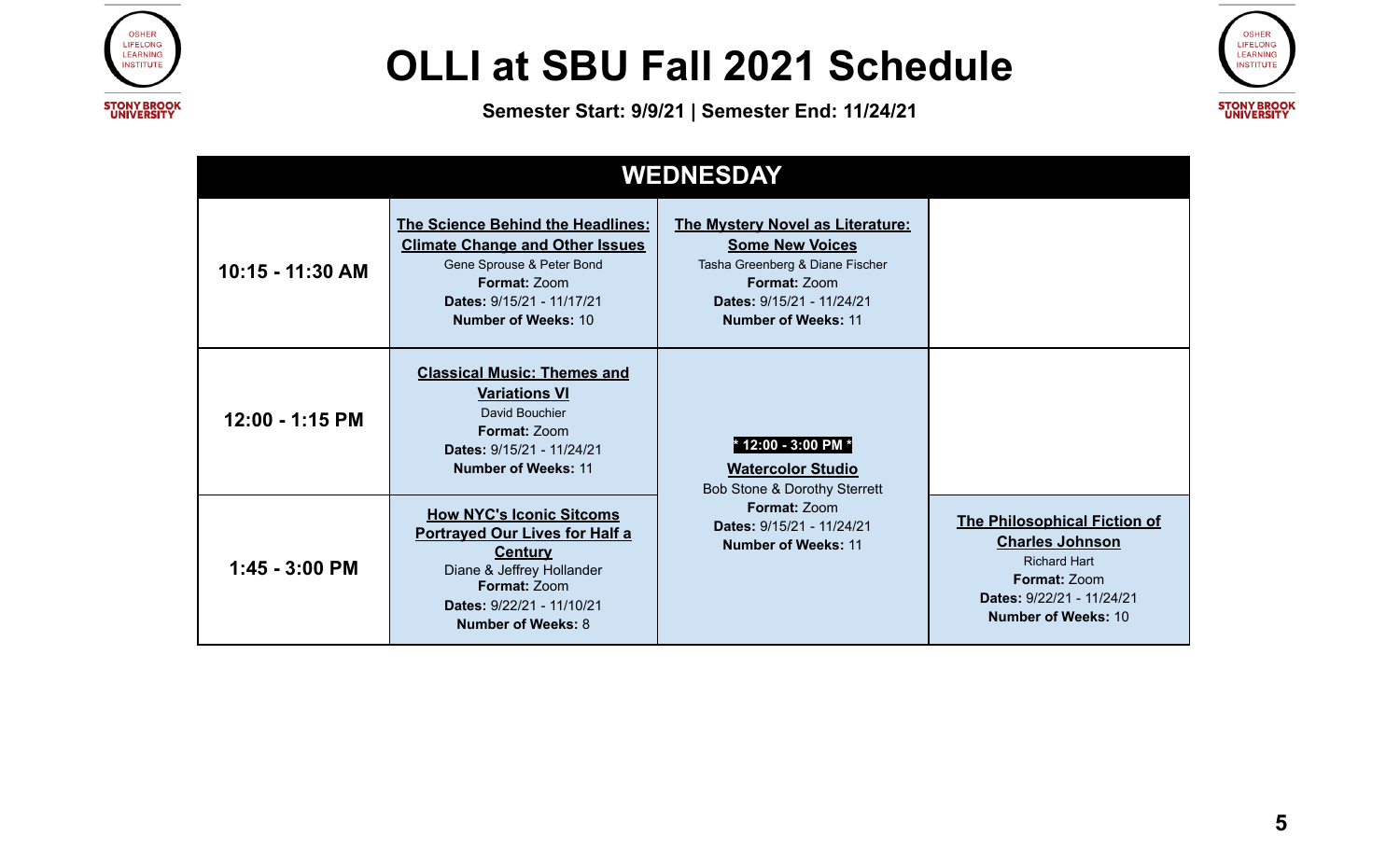



<span id="page-5-0"></span>

| <b>THURSDAY</b>              |                                                                                                                                                                                  |                                                                                                                               |                                                                                                                                                    |                                                                                                                                                                          |                                                                                                                                                                                       |                                                                                                                                                                                                                                                                   |
|------------------------------|----------------------------------------------------------------------------------------------------------------------------------------------------------------------------------|-------------------------------------------------------------------------------------------------------------------------------|----------------------------------------------------------------------------------------------------------------------------------------------------|--------------------------------------------------------------------------------------------------------------------------------------------------------------------------|---------------------------------------------------------------------------------------------------------------------------------------------------------------------------------------|-------------------------------------------------------------------------------------------------------------------------------------------------------------------------------------------------------------------------------------------------------------------|
| 8:30 - 9:45 AM               | America at War: From Lexington<br>to Afghanistan<br><b>Martin Levinson</b><br>Format: Zoom<br>Dates: 9/30/21 - 11/18/21<br><b>Number of Weeks: 8</b>                             | <b>Practicing Mindfulness</b><br><b>Wayne Snell</b><br>Format: Zoom<br>Dates: 9/9/21 - 11/18/21<br><b>Number of Weeks: 11</b> |                                                                                                                                                    |                                                                                                                                                                          |                                                                                                                                                                                       |                                                                                                                                                                                                                                                                   |
| $10:15 - 11:30$<br><b>AM</b> | <b>Roman Literature: The Unsung</b><br>Ovid<br>Thomas Hayes<br>Format: Zoom<br>Dates: 9/9/21 - 11/18/21<br><b>Number of Weeks: 11</b>                                            | * 10:15 AM - 12:15 PM *<br>* Not in session 9/16 *<br><b>Tragic Theater</b><br><b>Arthur Bernstein</b>                        | <b>Einstein's Scientific World</b><br>Carter Bancroft<br>Format: Zoom<br>Dates: 9/16/21 - 11/18/21<br><b>Number of Weeks: 10</b>                   | <b>Understanding the New</b><br><b>Testament Part 1</b><br>Marianne Mione & John Gobler<br>Format: Zoom<br>Dates: 9/9/21 - 11/18/21<br><b>Number of Weeks: 11</b>        | * Not in session 9/16 *<br>Your OPINION of Their OPINION<br>$(Op-Op)$<br>Ken Buxbaum & Sanford<br>Flansbaum<br>Format: Zoom<br>Dates: 9/9/21 - 11/18/21<br><b>Number of Weeks: 10</b> | * Not in session 9/16 *<br><b>Book Discussion of "Caste, The</b><br><b>Origins of Our Discontents" by</b><br><b>Isabel Wilkerson</b><br>Karen DiPaola, Linda Peyser &<br>Yvonne Lieffrig<br>Format: Zoom<br>Dates: 9/9/21 - 10/21/21<br><b>Number of Weeks: 6</b> |
| $12:00 - 1:15$<br><b>PM</b>  | * 12:00 - 1:30 PM *<br><b>Beginner Spanish 2</b><br>Morris Kaplan<br>Format: Zoom<br>Dates: 9/9/21 - 11/18/21<br><b>Number of Weeks: 11</b>                                      | Format: Zoom<br>Dates: 9/9/21 - 11/18/21<br><b>Number of Weeks: 10</b>                                                        | <b>Great Pharaohs of Ancient</b><br>Egypt<br>Wayne Snell & Lou D'Onofrio<br>Format: Zoom<br>Dates: 9/9/21 - 11/18/21<br><b>Number of Weeks: 11</b> |                                                                                                                                                                          |                                                                                                                                                                                       |                                                                                                                                                                                                                                                                   |
| 1:45 - 3:00 PM               | Liberalism, Conservatism,<br><b>Socialism</b><br><b>Frank Myers</b><br>Format: Zoom<br>Dates: 9/9/21 - 11/18/21<br><b>Number of Weeks: 11</b>                                    | * 1:45 - 3:45 PM *<br>* Not in session 9/16 &<br>10/21 *<br>*Joy of Writing                                                   | * 1:45 - 4:45 PM *<br><b>Craft of Writing</b><br>Mark Prendergast                                                                                  | * Not in session 9/16 *<br>Moses: The Man. The Leader. The<br>Icon (Part Two)<br>Stephen Karol<br>Format: Zoom<br>Dates: 9/9/21 - 11/18/21<br><b>Number of Weeks: 10</b> |                                                                                                                                                                                       |                                                                                                                                                                                                                                                                   |
| $3:30 - 4:45$ PM             | <b>Worrier to Warrior: Jewish</b><br><b>Secrets to Feeling Good</b><br><b>However You Feel</b><br>Rabbi Cohen<br>Format: Zoom<br>Dates: 9/23/21 - 11/18/21<br>Number of Weeks: 9 | Ron Hollander<br>Format: Zoom<br>Dates: 9/9/21 - 11/18/21<br><b>Number of Weeks: 9</b><br>Capacity Limit*                     | Format: Zoom<br>Dates: 9/9/21 - 11/18/21<br><b>Number of Weeks: 11</b>                                                                             |                                                                                                                                                                          |                                                                                                                                                                                       |                                                                                                                                                                                                                                                                   |